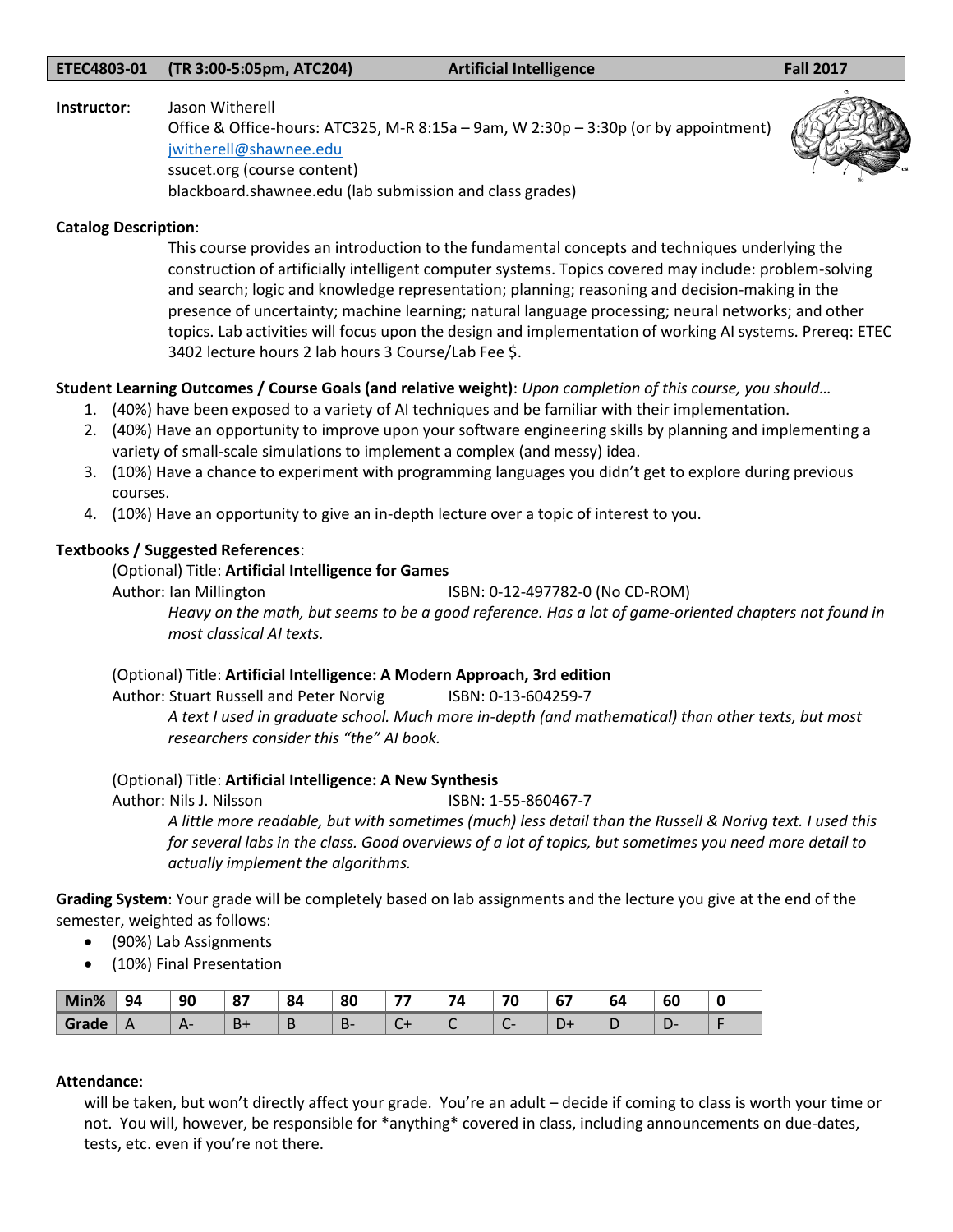## **Lab Assignments**:

Since this is a survey class (and not a linear collection of labs like ETGG3801), I want you to have some flexibility in choosing that lab assignments that interest you most. As such, I'll base the number of points possible on lab assignments to be 85% of all points available (not counting bonus) on the labs that *I* give.

Generally, you can do the lab in whatever language you choose, including an engine. Ocasionally I might require that you not use an engine, or not use a specific feature (for example, in the pathfinding lab, I want you to either not use an engine, or not use the built-in pathfinding tools [e.g. NavMesh agents in Unreal]). Some students see this as an opportunity to master a language that they already know; others see it as an opportunity to learn a new language.

Students have the option of preparing one lecture (which can count as your final presentation) and one lab to be given as an alternate to other students. If you develop such a lab (including a solution to demonstrate), we'll come up with a fair number of points to award to you. If you choose to complete a lab that another student has offered, it will count towards your points earned, but *won't* count towards the points possible.

This year, I'm implementing a **no-paired-programming** policy. I've had too many problems with this in the past (mainly that one student is able to skate through the class based primarily on the work of another student)

I'm going to experiment with a new due date policy this semester. I'm going to grade via demonstration: I'll have a check-list and when you are ready to submit a lab, I'll grade it with you (after asking questions, looking at code, etc.). For the due dates, I'll announce (very soon, and with a little consultation with you), approximately 3 deadlines. Each lab will be due in one of those deadlines (after which no more submissions will be made) – kind of a hybrid "sweetsweet-oblivion" / "guillotine" approach.

## **Final Presentation**

In the (approximately) last 3 weeks of the semester, we'll start giving presentations. You are expected to come up with an interesting AI topic (I can provide some suggestions), confirm it with Jason (to avoid duplicates), and schedule a time.

Presentations are to be about 20 minutes (including 5 minutes for Q & A), have visual aids (PowerPoint, videos, etc.) and be well-researched (including a list of cited references).

A significant part of your grade in this area will be attending and paying attention to other students presentations.

## **Tentative Topics**: *I hope to cover these…*

- Emergent Behavior
	- o Cellular Automata / Cellular Morphogenesis
	- o Flocking
- Gaming-specific
	- o Pathfinding
	- o Class Game Playing
- Pattern-recognition
	- o Decision Trees (data mining)
	- o Eigen-Faces
	- o Neural Networks (would also fit under Machine Learning)
- Machine Learning: Genetic Algorithms
- Knowledge Representation:
	- o Prolog Intro
	- o Constraing-based solvers
- Probability: Hidden Markov Models
- Computer Vision:
	- o Hu Moments and simple pattern recognition
	- o OpenCV Intro